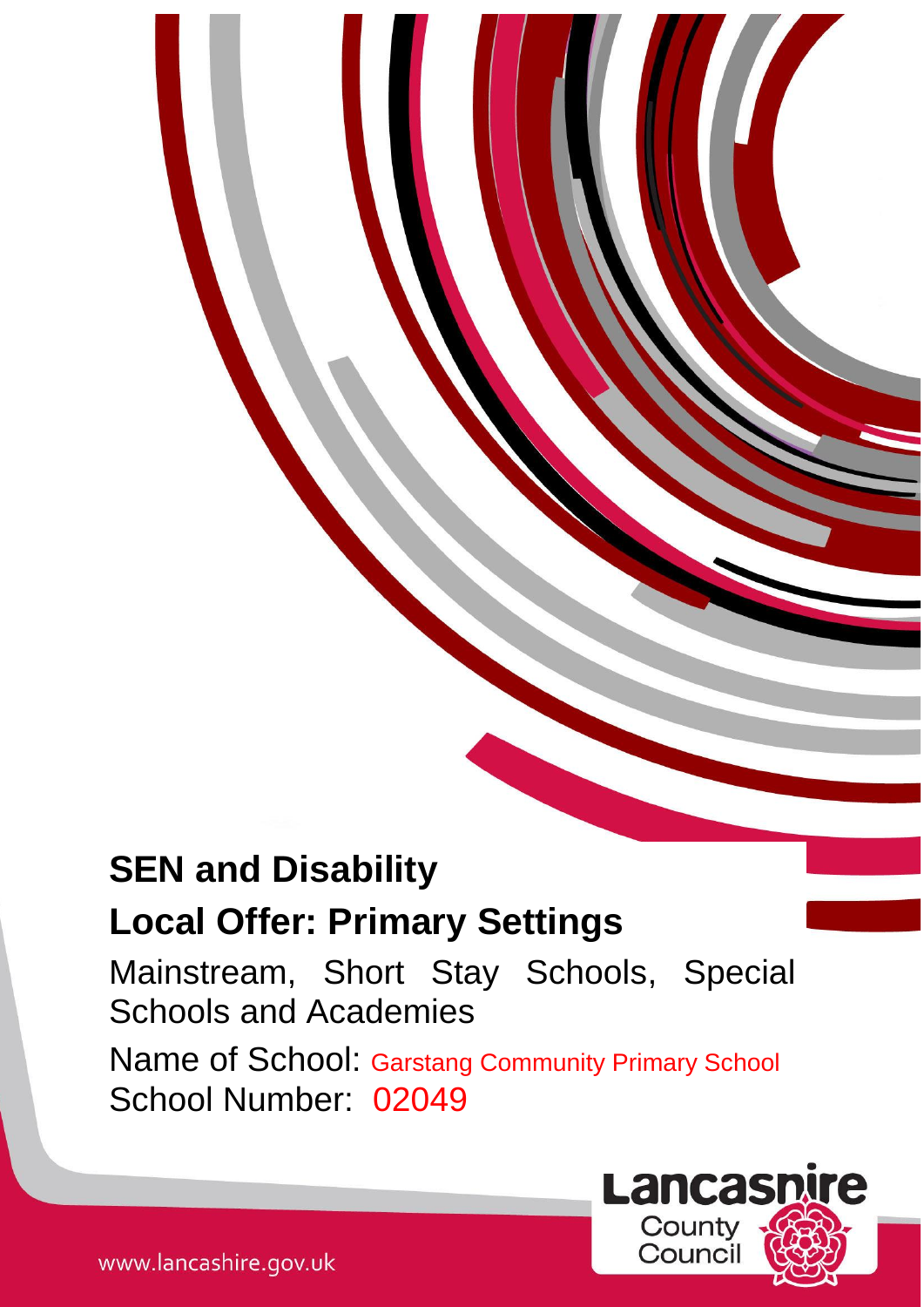# **Guidance for Completion**

This template is designed to help you to pull together information so that parents of children with Special Educational Needs or Disabilities (SEND) know what support they can expect if their child attends your school/academy.

The SEND Reforms will place a statutory requirement on schools from September 2014 to make information available to parents about how the school supports children and young people with SEN. This information will form the main basis for the school's Local Offer, which has to be published on the school's website. Your website must include the name and contact details of your SENCO and a link to the Local Authority's Local Offer when it becomes available.

The questions in the template are intended as prompts and reflect key issues that parents have told us they would like to know about when deciding which school could best meet their child's needs. You may also wish to consult with your own pupils' parents about what to include in your Local Offer.

In developing your school Local Offer you should be mindful that there is a requirement for a feedback facility to be available as part of the Local Offer and for responses to be given to feedback received.

Please provide a copy of your completed template along with the following completed information by email to [IDSS.SENDReforms@lancashire.gov.uk](mailto:IDSS.SENDReforms@lancashire.gov.uk)

When saving your local offer please use the following format: LO-SCHOOLNAME-SCHOOLNUMBER Eg LO-LEAFYVILLAGESCHOOL-011001

| School/Academ<br>y Name and<br><b>Address</b>                                                                | Garstang<br>Communit<br>y Primary<br>School<br>Oak Road<br>Garstang<br>PR3 1HT |            | <b>Telephon</b><br>e<br><b>Number</b><br><b>Website</b><br><b>Address</b> | 01995 603622<br>https://garstangcommunityprimary.co.u<br><u>k/</u> |  |
|--------------------------------------------------------------------------------------------------------------|--------------------------------------------------------------------------------|------------|---------------------------------------------------------------------------|--------------------------------------------------------------------|--|
| Does the school<br>specialise in<br>meeting the<br>needs of<br>children with a<br>particular type<br>of SEN? | No<br>X                                                                        | <b>Yes</b> | If yes, please give details:                                              |                                                                    |  |
| What age range<br>of pupils does<br>the school cater<br>for?                                                 | $4 - 11$                                                                       |            |                                                                           |                                                                    |  |
| Name and<br>contact details                                                                                  | Vanessa Murphy 01995 603622                                                    |            |                                                                           |                                                                    |  |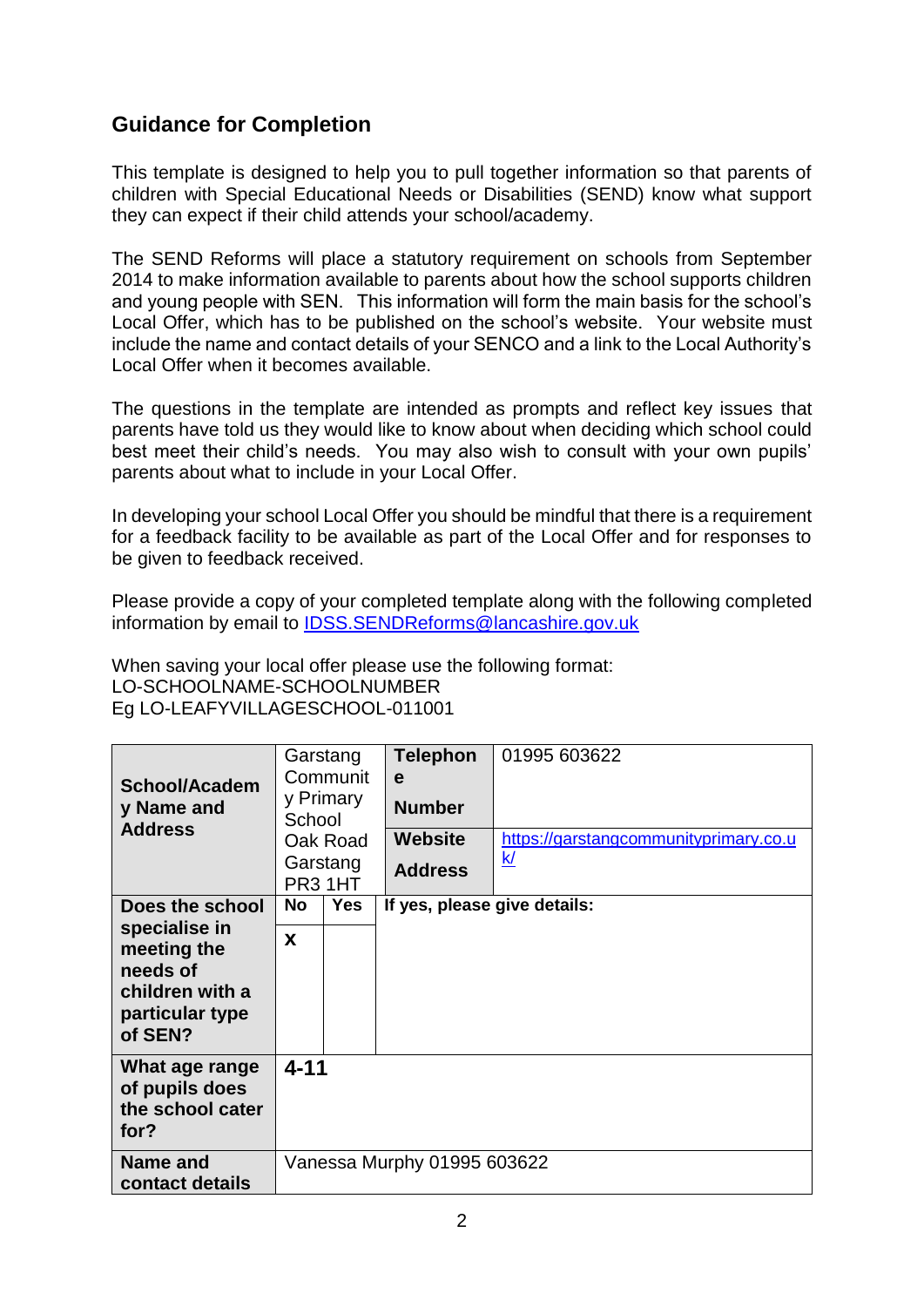| of your school's |  |
|------------------|--|
| <b>SENCO</b>     |  |
|                  |  |

We want to ensure that we keep your information up-to-date. To help us to do this, please provide the name and contact details of the person/role responsible for maintaining details of the Local Offer for your school/academy.

| Name of<br>Person/Job<br><b>Title</b> | Vanessa Murphy<br><b>SENCO</b> |              |                             |
|---------------------------------------|--------------------------------|--------------|-----------------------------|
| <b>Contact</b><br>telephone<br>number | 01995 603622                   | <b>Email</b> | senco@garstang.lancs.sch.uk |

## **Promoting Good Practice and Successes**

The Local Offer will give your school the opportunity to showcase any good practice you have around supporting children with Special Educational Needs to achieve their full potential. If you have any examples of good practice or success stories, we would encourage you to include these on your Local Offer web pages. For reasons of confidentiality, please do not include a child's full name in any case studies you promote.

I confirm that our Local Offer has now been published on the school/academy website.

| <b>Please give</b><br>the URL for<br>the direct link<br>to your<br>school's Local<br><b>Offer</b> | https://garstangcommunityprimary.co.uk/send/ |             |            |
|---------------------------------------------------------------------------------------------------|----------------------------------------------|-------------|------------|
| <b>Name</b>                                                                                       | Vanessa Murphy                               | <b>Date</b> | 19.01.2022 |

#### **Please return the completed form by email to:**

[IDSS.SENDReforms@lancashire.gov.uk](mailto:IDSS.SENDReforms@lancashire.gov.uk)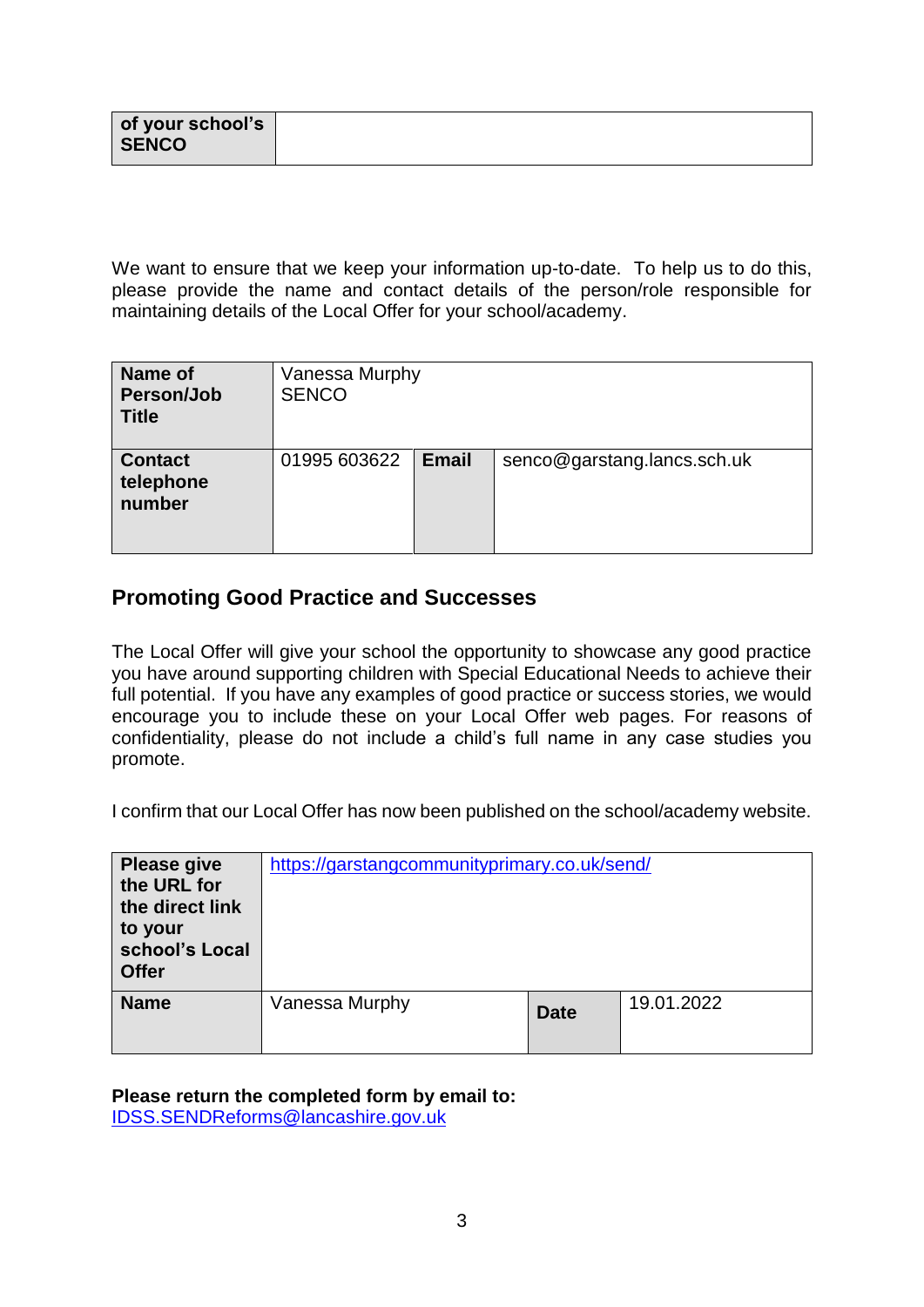#### **Accessibility and Inclusion**

• How accessible is the school environment? Is the building fully wheelchair accessible? Do you have accessible parking spaces? Have there been improvements in the auditory and visual environment? Are there accessible changing/toilet facilities? How do you improve access to the setting?

- How accessible is your information? including displays, policies and procedures etc. Do you have information available in different font sizes, audio information, Braille, other languages etc. How does the setting communicate with parents and families whose first language is not English? How is information made accessible to parents and families with additional needs?
- How accessible is the provision? How do you make use of resources such as symbols, pictures and sign graphics to support children's access to resources? Do you have furniture such as height adjustable tables or alternative ways of presenting activities so that children can access them?
- Do you have specialised equipment (eg; ancillary aids or assistive technology?)

#### **What the school provides:**

The school is a split level site with two staircases. Lower classrooms have doors out to the playground, two of which are accessible by wheelchair. Access to the further five classrooms is through the main entrance, which is serviced by a ramp. The car park has a disabled parking space, and a dropped kerb from the car park to main entrance. A disabled toilet and shower are located at the front of school.

Information about the school is available on the school website, in the school foyer and in noticeboards at both entrances to the school grounds.

Furniture is modern and suitably height appropriate to the age of children being taught in that classroom. Resources around the classroom are easily accessible and labelled appropriately for the age of the children within the classroom.

The school has a range of ICT programmes for use on a class set of laptops and Ipads and each classroom has an interactive whiteboard.

#### **Teaching and Learning**

- What arrangements do you have to identify and assess children with SEN?
- What additional support can be provided in the classroom?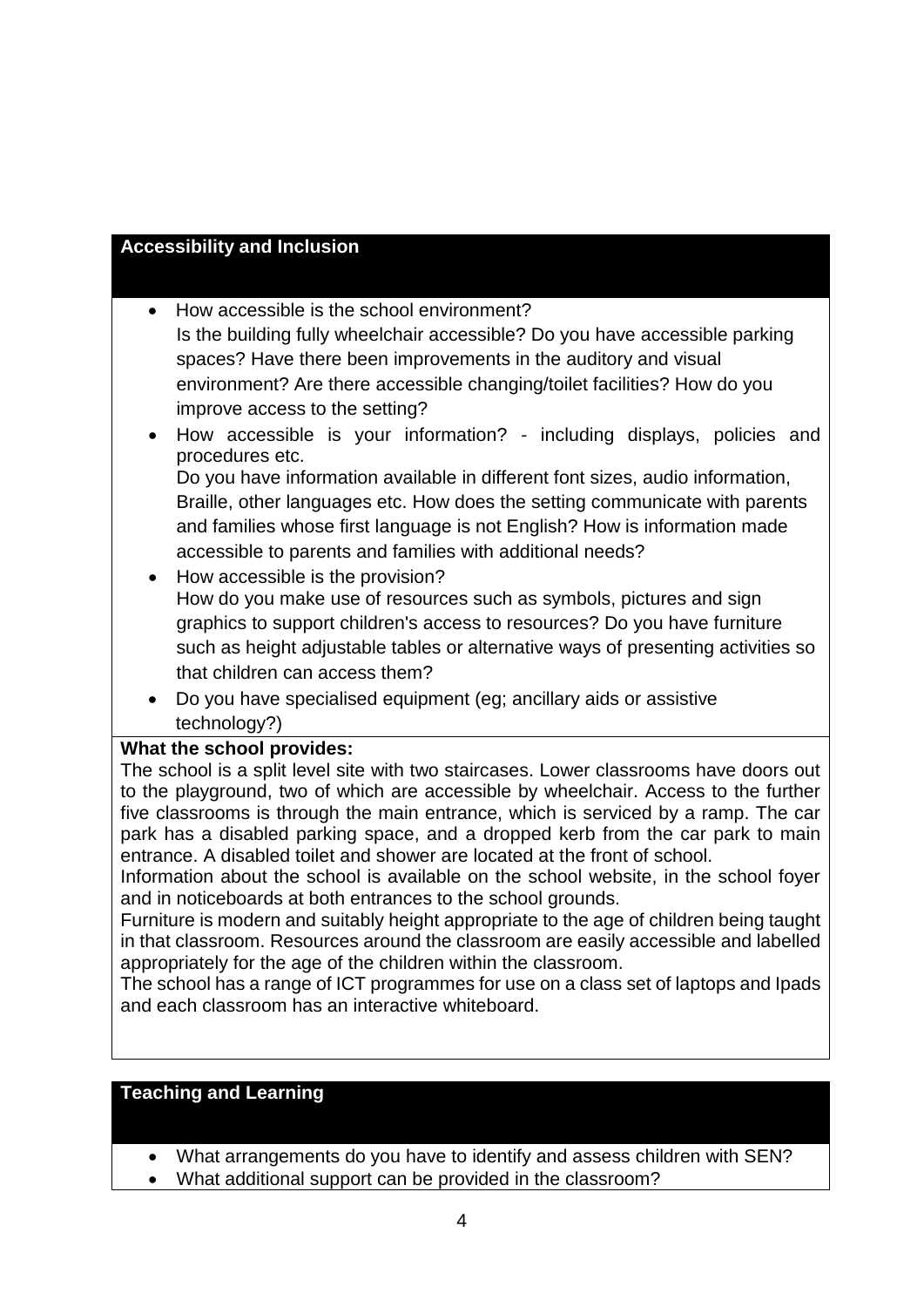- What provision do you offer to facilitate access to the curriculum and to develop independent learning? (This may include support from external agencies and equipment/facilities)
- What SEN and disability and awareness training is available to all staff?
- What staff specialisms/expertise in SEN and disability do you have?
- What ongoing support and development is in place for staff supporting children and young people with SEN?
- What arrangements are made for reasonable adjustments and support to the child during tests and SATs?
- How well does your SEN provision map illustrate the range and level of support for individual pupils or groups with similar needs and the resources allocated to meet those needs?

#### **What the school provides**

The school believes that early identification of Special Needs is vital, and has good links with all its feeder early years settings and local Children's Centre.

Class teachers meet with parents early during induction, where any issues parents have can be raised. If class teachers have any concerns over children in their care, they discuss this with parents at the earliest opportunity. This enables an honest and frank discussion about the support that can be given both at school and home. The SENCO is also informed and the child is monitored in line with existing school practices.

School will buy into a specialist teacher as and when needed. Support is provided for children with an EHCP within the school, and for children over whom we have concerns. The specialist teacher has a battery of diagnostic tests she can perform, to pinpoint difficulties and plan ways to support. We are also able to access the services of IDSS, provided by the county.

Each class is supported by a teaching assistant every morning. This support is used in a variety of ways, to ensure the progress of all groups of children.

Staff training is updated regularly. The majority of staff are first aid trained, and several have paediatric first aid certificates. The school nurses update staff on issues such as Asthma. Staff are targeted to attend courses that will support the school's work with SEN children, either through planned interventions, or in class support.

During examination times, children with SEN are well supported to do their very best. This may be by applying for additional time, providing rest breaks, small group settings and prompts or readers. Each case is individual to the child.

The SEN provision map details support given in class and to individual SEN children. The use of the Lancashire Tracker ensures that children receiving interventions are monitored as a separate group. School also use their own PIVATS tracking tool to identify progress.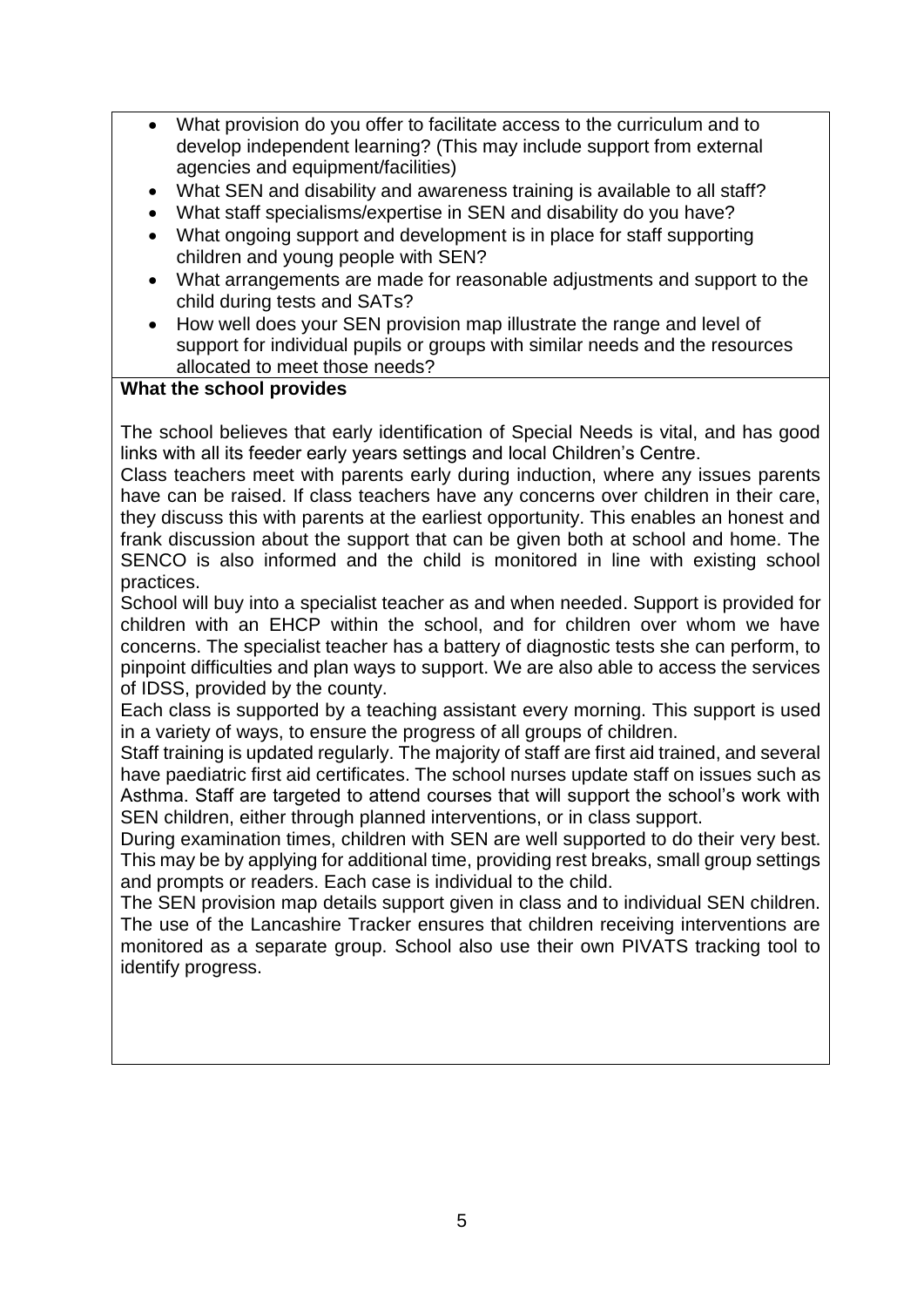#### **Reviewing and Evaluating Outcomes**

- What arrangements are in place for review meetings for children with Statements or Education, Health and Care (EHC) Plans?
- What arrangements are in place for children with other SEN support needs?
- How do you assess and evaluate the effectiveness of the provision you make for children and young people with SEN and Disability?

#### **What the school provides**

Annual reviews for children with an EHCP are held six monthly in Reception, and annually thereafter. All those who work with the child are asked for their contribution, including the parents and the child themselves. Written contributions are shared before the meeting, and outcomes of the meeting are reported to County and all those who contributed.

Individual educational plans are reviewed termly or half termly depending on the needs of the child, and targets and progress are shared with parents. School also operate an open door policy for any concerns parents may have.

Provision is assessed at senior leadership and Governor level. Senior leadership and Governors monitor the progress of children with SEN and regularly review provision. A governor with responsibility for SEN has been appointed, and meets with the SENCO termly.

#### **Keeping Children Safe**

- How and when will risk assessments be done? Who will carry out risk assessments?
- What handover arrangements will be made at the start and end of the school day?
- Do you have parking areas for pick up and drop offs?
- What arrangements will be made to supervise a child during breaks and lunchtimes?
- How do you ensure a child stays safe outside the classroom? (e.g. during PE lessons, school trips)
- Where can parents find details of policies on anti-bullying?

#### **What the school provides**

The Headteacher is in charge of writing and reviewing risk assessments, with the support of the site supervisor, subject leaders and class teachers. These are reviewed annually. A recent Health and Safety audit praised the detail and relevance of the risk assessments. In Foundation Stage and KS1, children are only released at the end of the day to named adults, If a handover is required later on in the school, this is arranged.

A disabled parking space is available if required. Parents are reminded frequently about safe parking around school.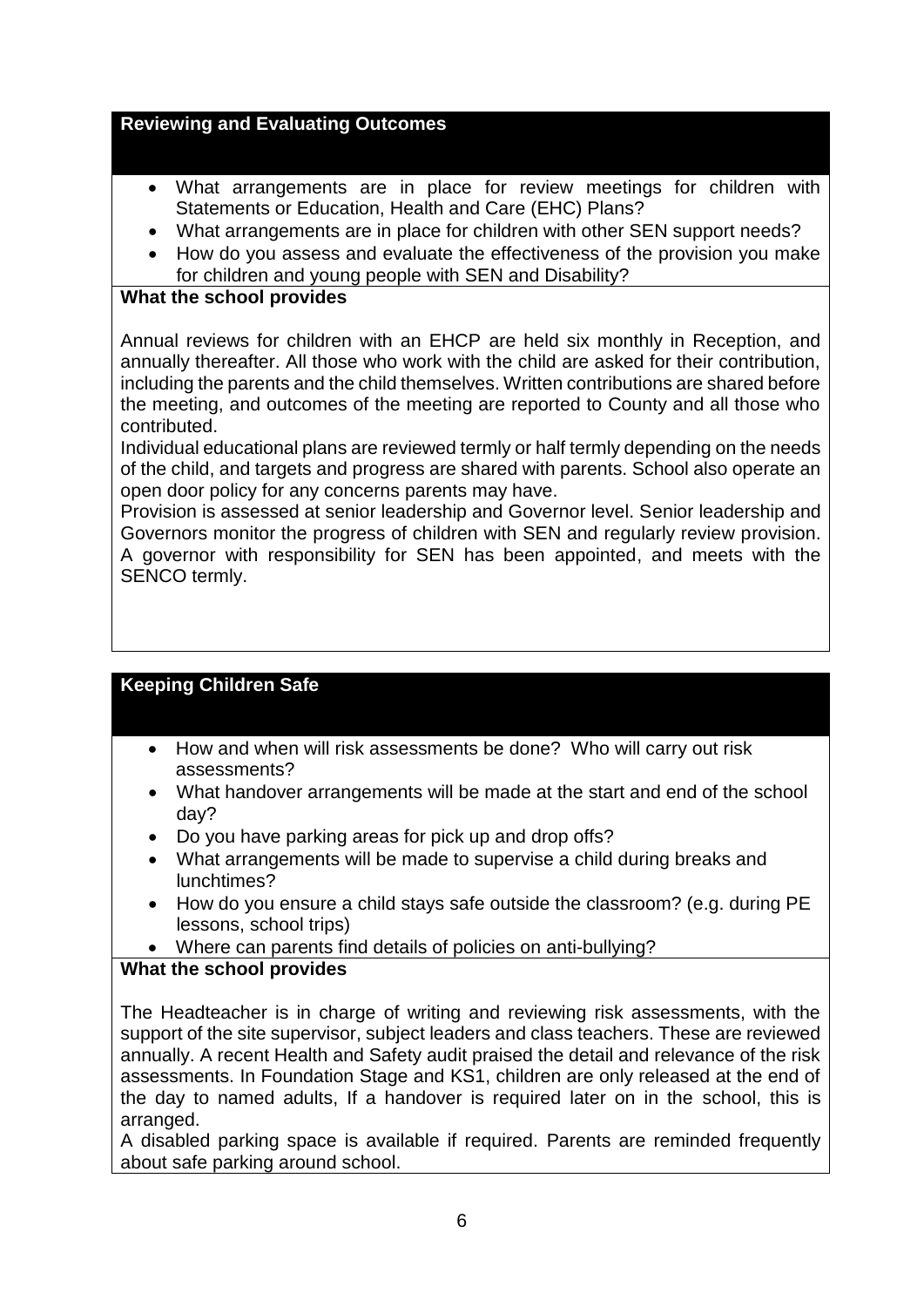Adequate supervision is available on the playground at breaks and lunchtimes. If a child requires additional supervision on the playground, this is made available. Adequate support is made available for PE lessons where required. We ensure that we meet and usually exceed stated adult: child ratios on trips outside of school, whether this be a walk to the post box, or a coach trip to a museum. Polices are available by request and are in the process of being made available on line.

#### **Health (including Emotional Health and Wellbeing)**

- How do you manage safe keeping and administration of medication?
- How do you work with a family to draw up a care plan and ensure that all relevant staff are aware of the plan?
- What would the school do in the case of a medical emergency?
- How do you ensure that staff are trained/qualified to deal with a child's particular needs?
- Which health or therapy services can children access on school premises?

#### **What the school provides**

Only prescribed medicine is administered in school, and only when there is no alternative (e.g. medicine that needs to be given at a specific time). Parents fill in a proforma, stating the name of the medicine, dosage to be given, time of administration. The medicine is usually administered by the Headteacher, or a member of the SLT. A record of time given and dosage is signed by the administrating member of staff.

Care plans are drawn up within school, with the input of parents and the school nurse. These are shared with class teachers. A picture book of children with specific medical needs is kept in the first aid room, and all staff are aware of this.

The majority of staff are first aid trained and are fully aware of what to do in the event of an emergency.

The school nurse is regular contact with the school and gives specific training where necessary – e.g. epipen training for anaphylaxis.

School have a service level agreement with Trinity hospice to support children affected by grief and loss. This also gives us the option of accessing group sessions for issues such as building resilience, or dealing with anger.

The school nurses are in regular visitors and parents can contact them whenever needed.

School makes use of the local children's centre and signposts parents and carers to this service. Support from the children's centre can be brought into school.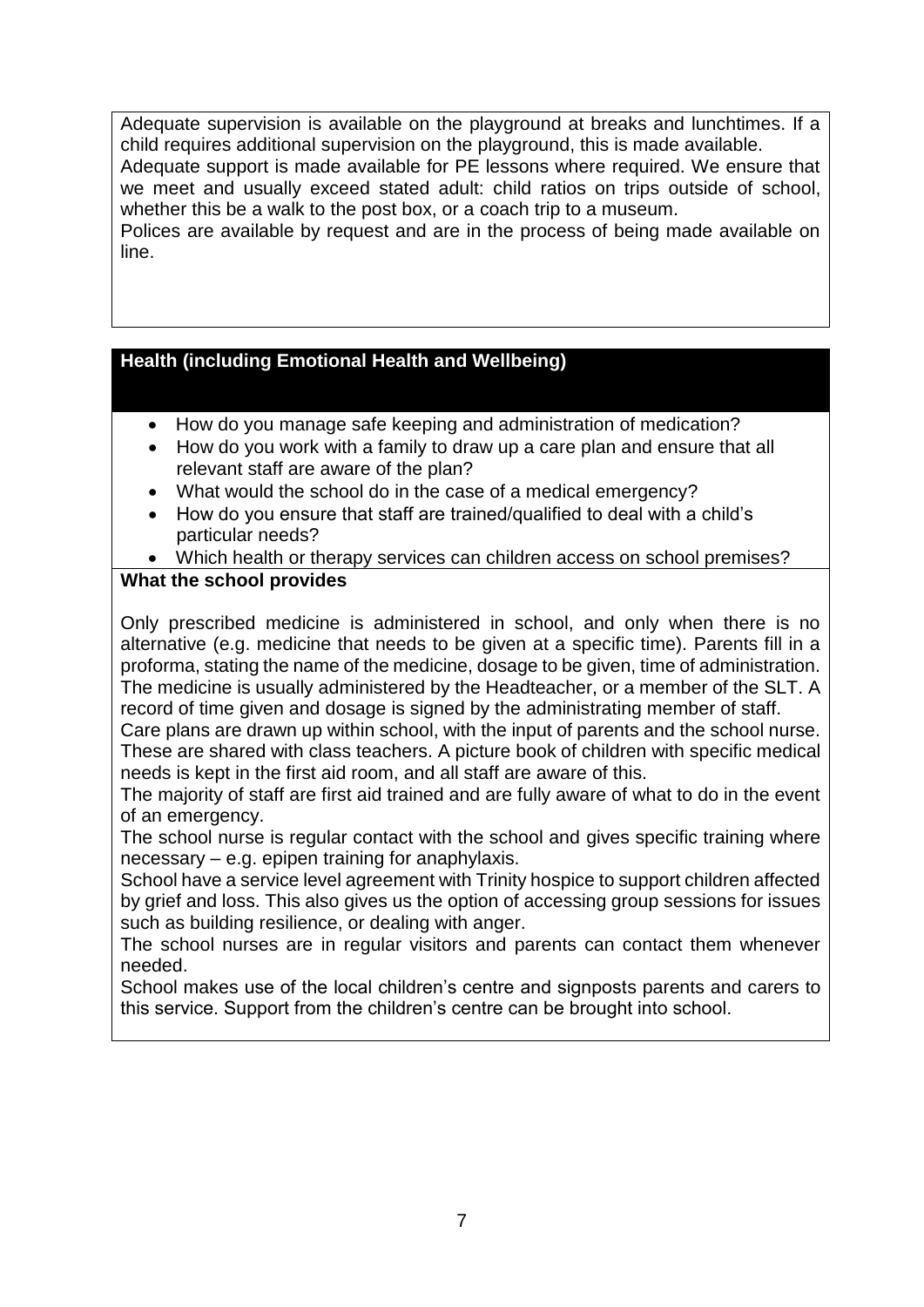#### **Communication with Parents**

- How do you ensure that parents know "who's who" and who they can contact if they have concerns about their child/young person?
- How do parents communicate with key staff (eg do they have to make an appointment to meet with staff or do you have an Open Door policy?
- How do you keep parents updated with their child/young person's progress?
- Do you offer Open Days?
- How can parents give feedback to the school?

#### **What the school provides**

The school website and prospectus contains details of staff working in school. There is a photo board in the foyer to put names to faces. Early in the Autumn term, parents are invited to an information evening in their child's classroom, so that they can meet staff and find out about the curriculum. Two parents' evenings are held each year and a written report is provided annually. In addition to this, parents are fully aware of the school's open door policy, and appointments can be made if there are concerns. The Headteacher or Deputy Head is present on the playground every morning for parents to chat to.

Parental feedback is welcomed, and most newsletters contain a feedback form on specific topics. Parents are also guided towards Ofsted's Parent View website.

## **Working Together**

- What opportunities do you offer for children to have their say? e.g. school council
- What opportunities are there for parents to have their say about their child's education?
- What opportunities are there for parents to get involved in the life of the school or become school governors?
- How does the Governing Body involve other agencies in meeting the needs of pupils with SEN and supporting their families? (e.g. health, social care, voluntary groups)

How do home/school contracts/agreements support children with SEN and their families?

#### **What the school provides**

The school has a school council, to which members are elected annually. Children are listened to and PHSE lessons allow pupils to talk about issues affecting them. Parents are able to use feedback forms to state their thoughts – recent topics have included homework, care and support and reading. Parents are also invited to share their views at parents' evenings, IEP meetings and Annual Reviews.

Elections to the Governing Body are invited where a vacancy exists. The Governing Body support the work of the school in dealing with SEN. We currently have 3 parent governor representatives. The PTA invites parents to regular meetings and organise events to help involve families in school life.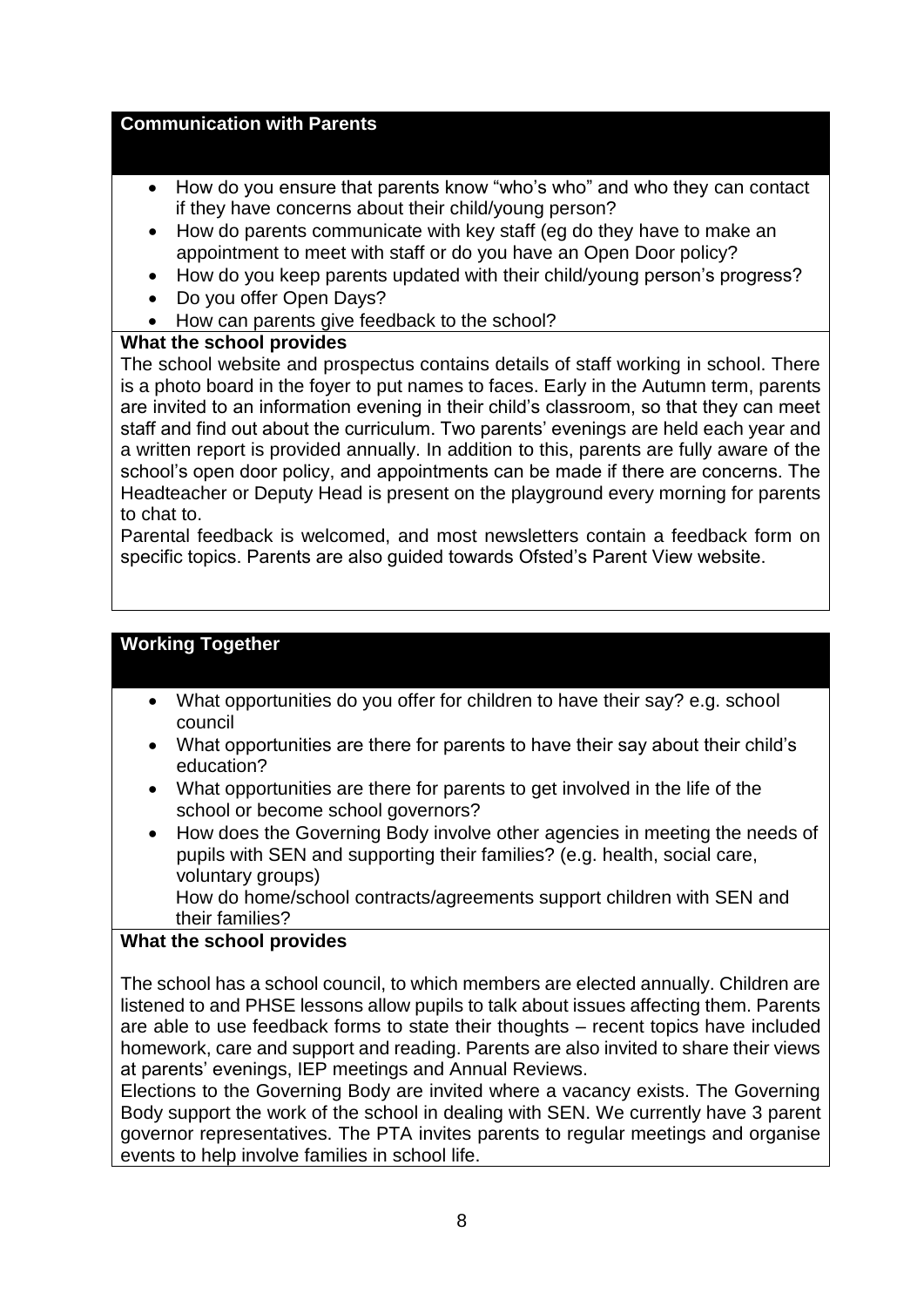The home school agreement is currently being revised, and will be sent out annually. This will state clearly the support a child with SEN and their family will receive in their time at our school.

#### **What help and support is available for the family?**

- Do you offer help with completing forms and paperwork? If yes, who normally provides this help and how would parents access this?
- What information, advice and guidance can parents access through the school? Who normally provides this help and how would parents access this?
- How does the school help parents with travel plans to get their child to and from school?

#### **What the school provides**

School will offer help to parents and carers with forms. This can be accessed through any member of staff.

School offers a range of support to parents including curriculum evenings, where parents can access information to enable them to support their child in their learning.

The noticeboards at each entrance keep parents up to date with local courses and services, and school signpost parents to services that may help. This may be general support or targeted, e.g. domestic violence. School has access to a database of various services for signposting.

If a travel plan were needed, this would be dealt with by the SENCO/Headteacher in consultation with parents and county.